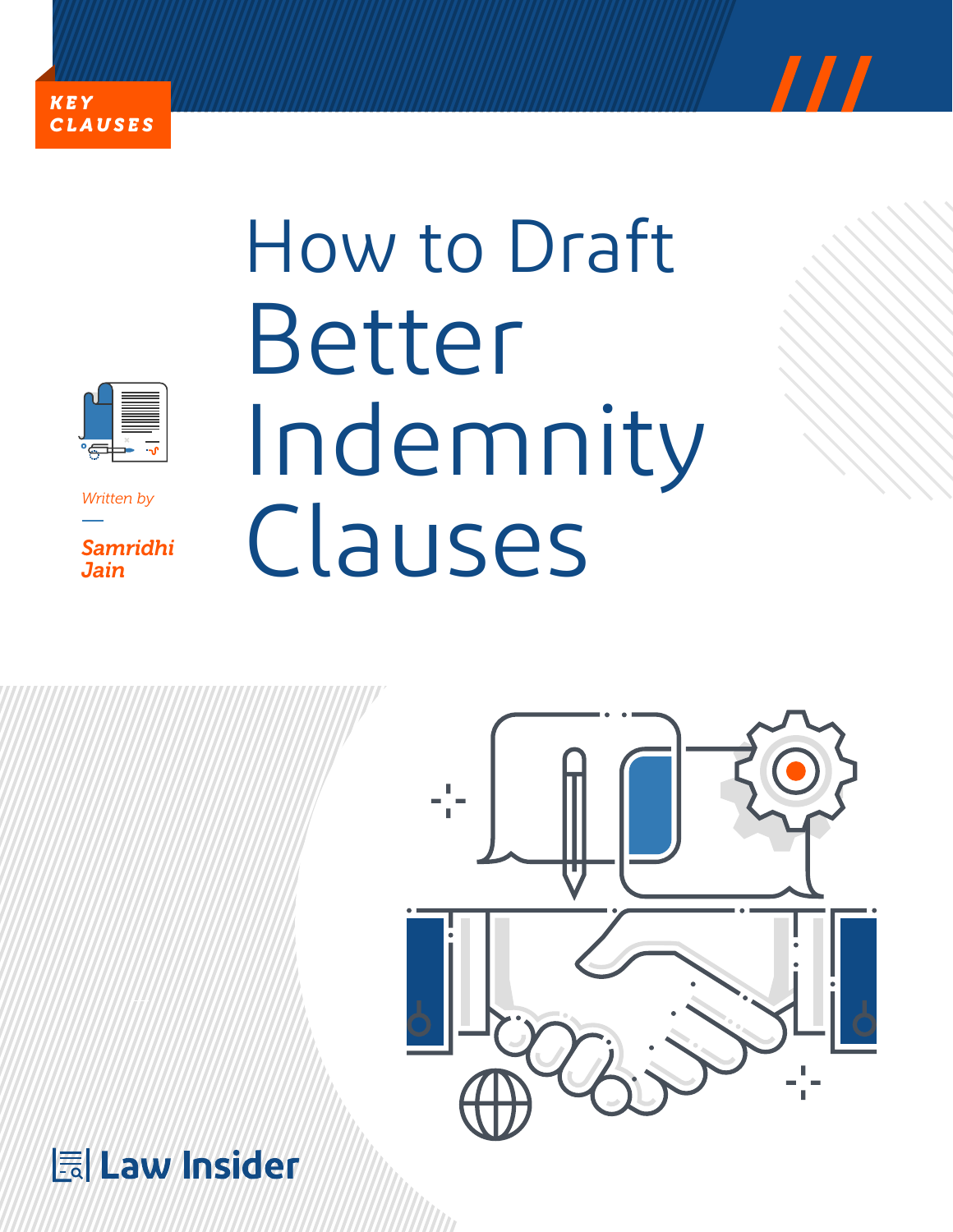

## <span id="page-1-0"></span>Introduction

## *Indemnities are not a one-size-fits-all approach.*

Indemnification clauses need to be drafted while keeping in mind party-specific requirements and the context of the agreement. Attorneys borrow indemnity clauses from templates thinking they are "standard" or "boilerplate", then suffer consequences. It results in covering risks that aren't applicable to the deal or sometimes there's inadequate risk coverage. Indemnity clauses are primarily about shifting risk from one contract party to the other. Using templates can lead to the risk transferring to the wrong person. It becomes a challenge to execute. Both parties suffer and end up arguing in courts.

Individuals and businesses that lack contextual drafting frequently fail to conduct a risk-appetite analysis. Requesting changes to the terms can seem horrifying to a client. Often they assume the terms cannot be modified. As a lawyer, you know this clause can be negotiated. But does your client know?

When drafting, focus on ease and practical usefulness rather than imitating a template. Tailor the language for the commercial relationship and conduct a risk analysis. In this guide, we'll discover a clear path that leads to indemnity clauses that are functional, feasible, and factual.

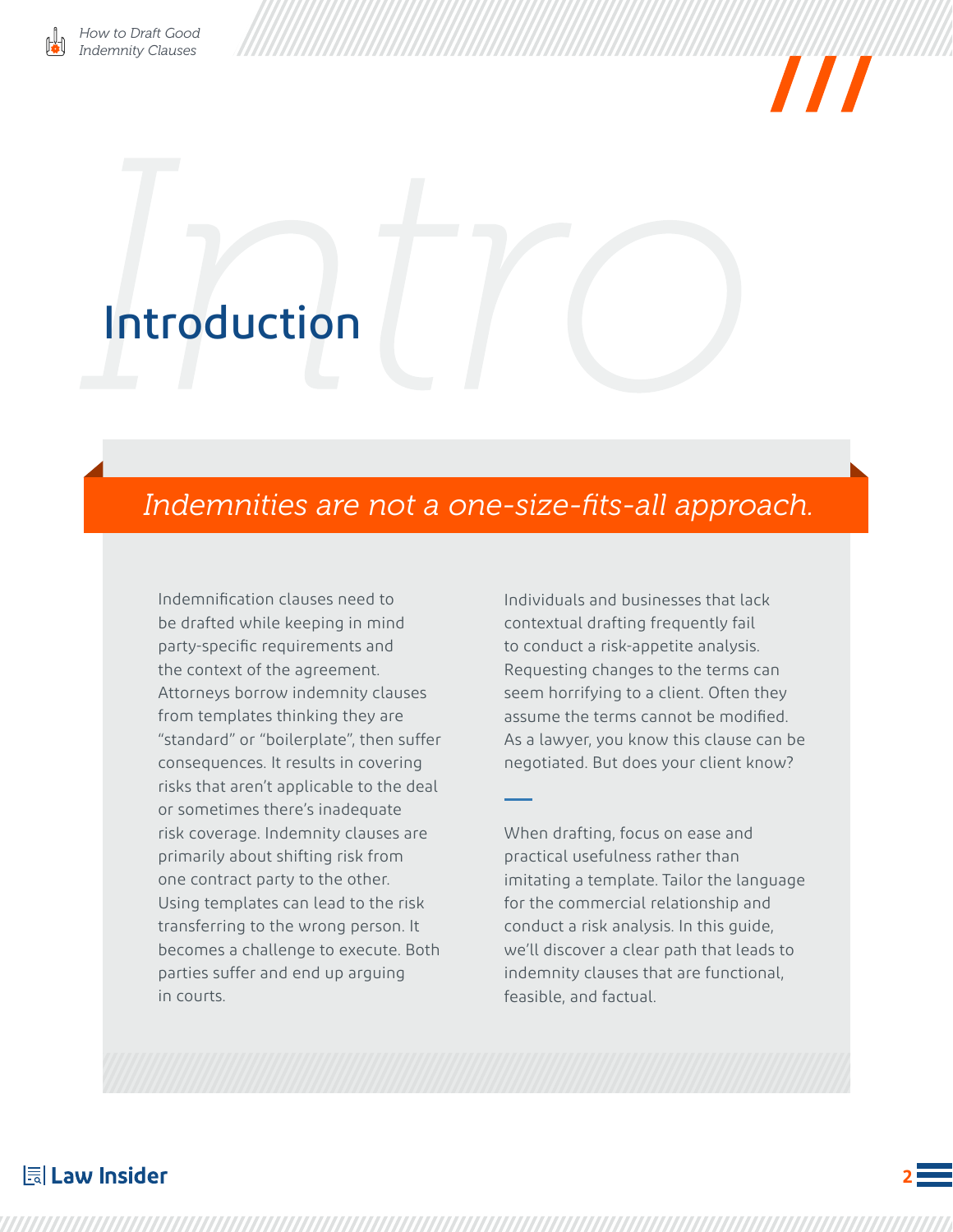<span id="page-2-0"></span>Table of Contents **///** Table of Contents



**I Law Insider**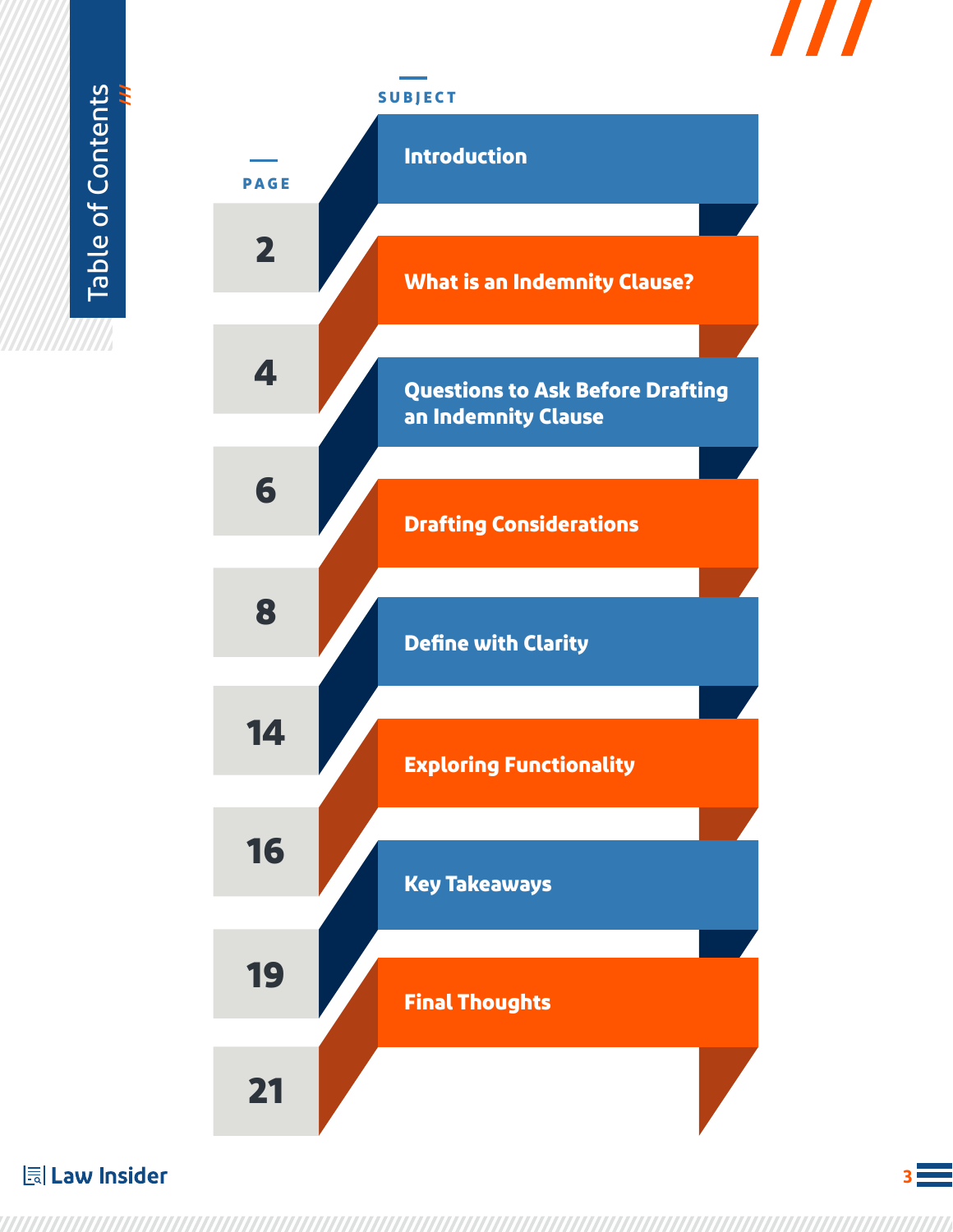

<span id="page-3-0"></span>

## What is an Indemnity Clause?

An indemnity clause is a common yet tricky contractual provision that allows parties to manage contract risks. It's a risk allocation tool that transfers certain risks associated with one party to another. This clause is used when one party faces a higher risk of commercial loss, there is a possibility of third-party infringement, software is licensed, insufficient normal damages, or confidential information is at stake.

*The reasons for indemnity are determined by the context of the agreement and the obligations of the parties.*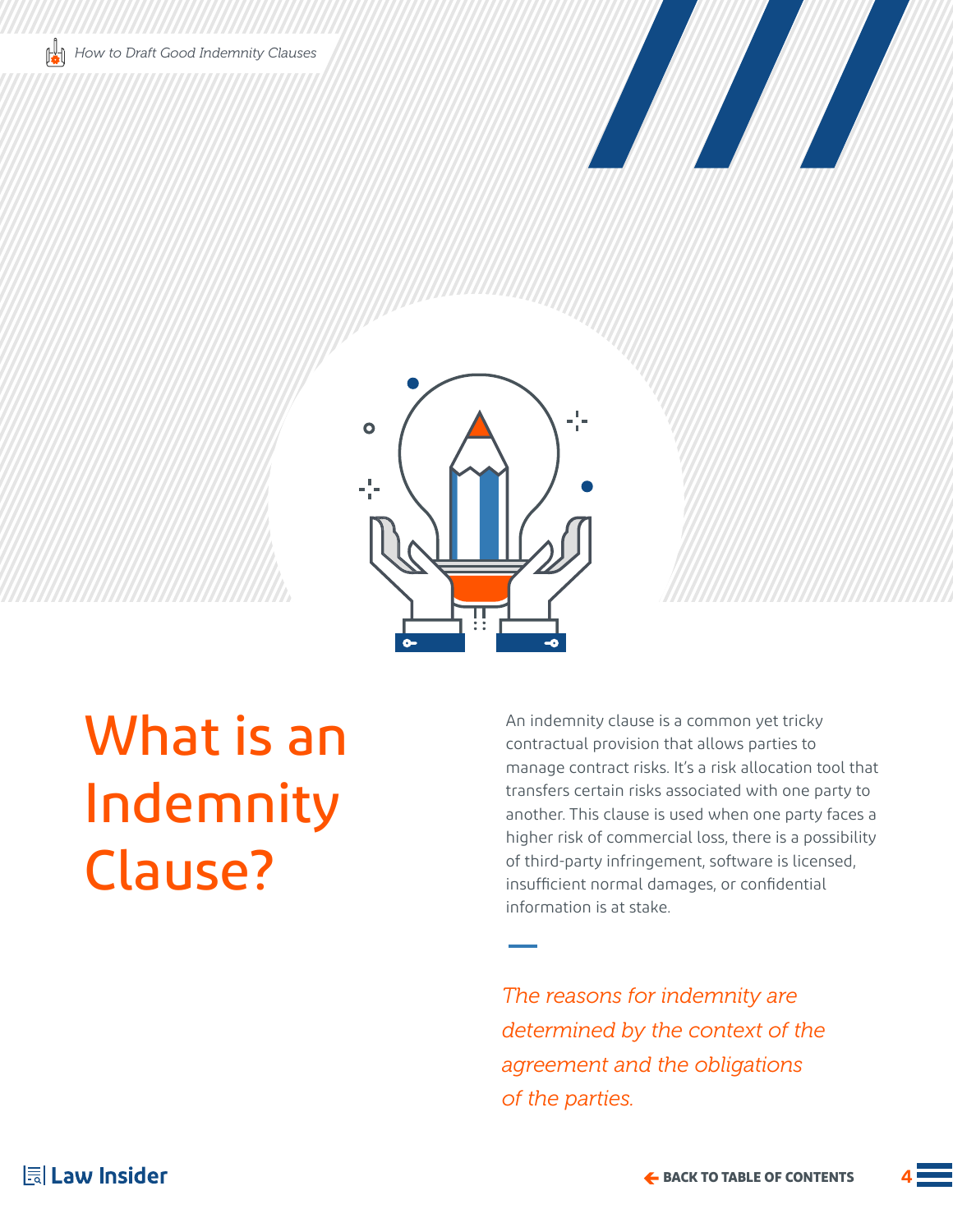

### **WHAT IS AN INDEMNITY CLAUSE? ///**

Laying the groundwork for an indemnity clause requires reducing uncertainty by operating under these four components.

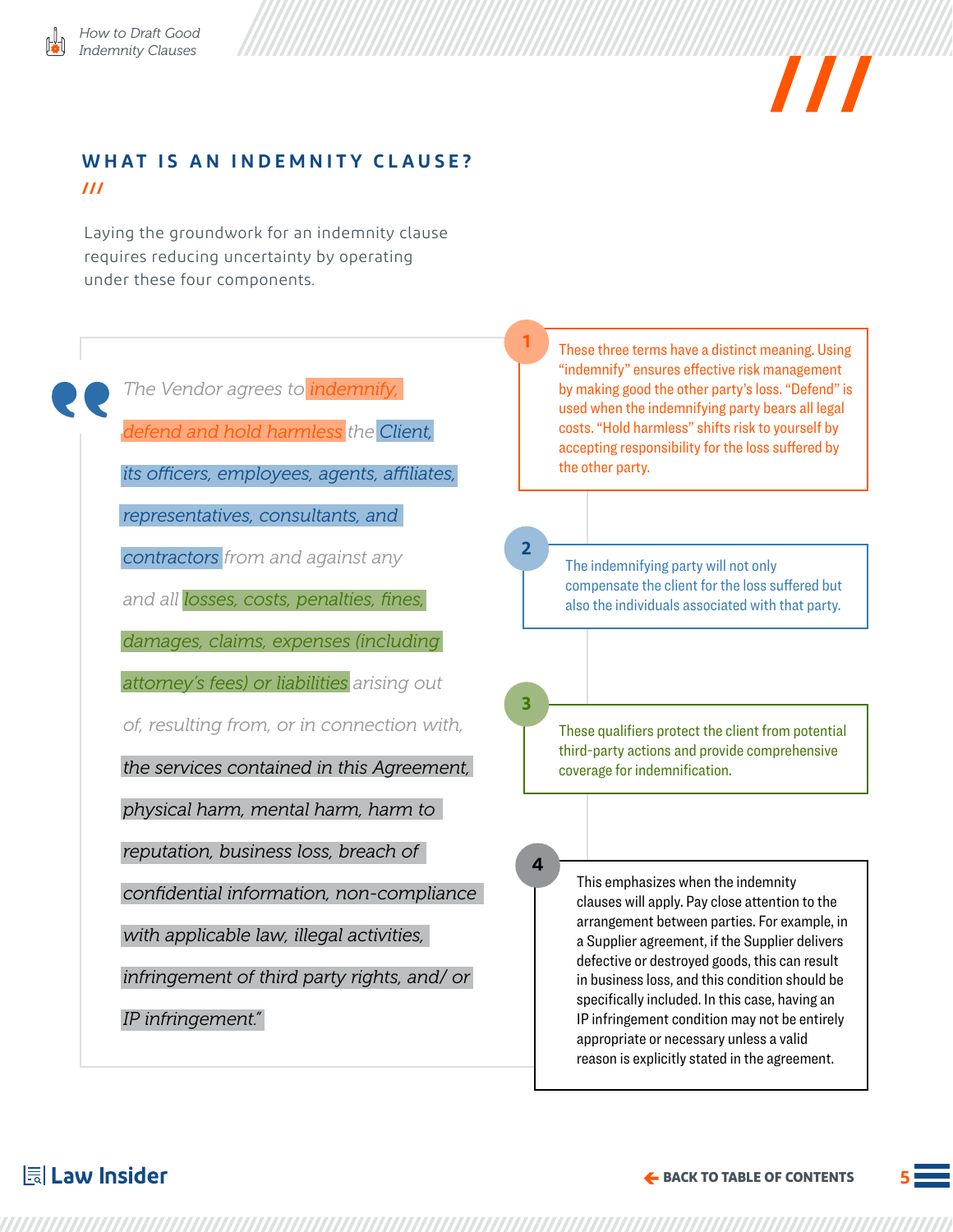<span id="page-5-0"></span>





Questions to Ask Before Drafting an Indemnity Clause

*Hasty drafting can lead to inadequate indemnity clauses that neither serve the clients or the deal.*

| law Insider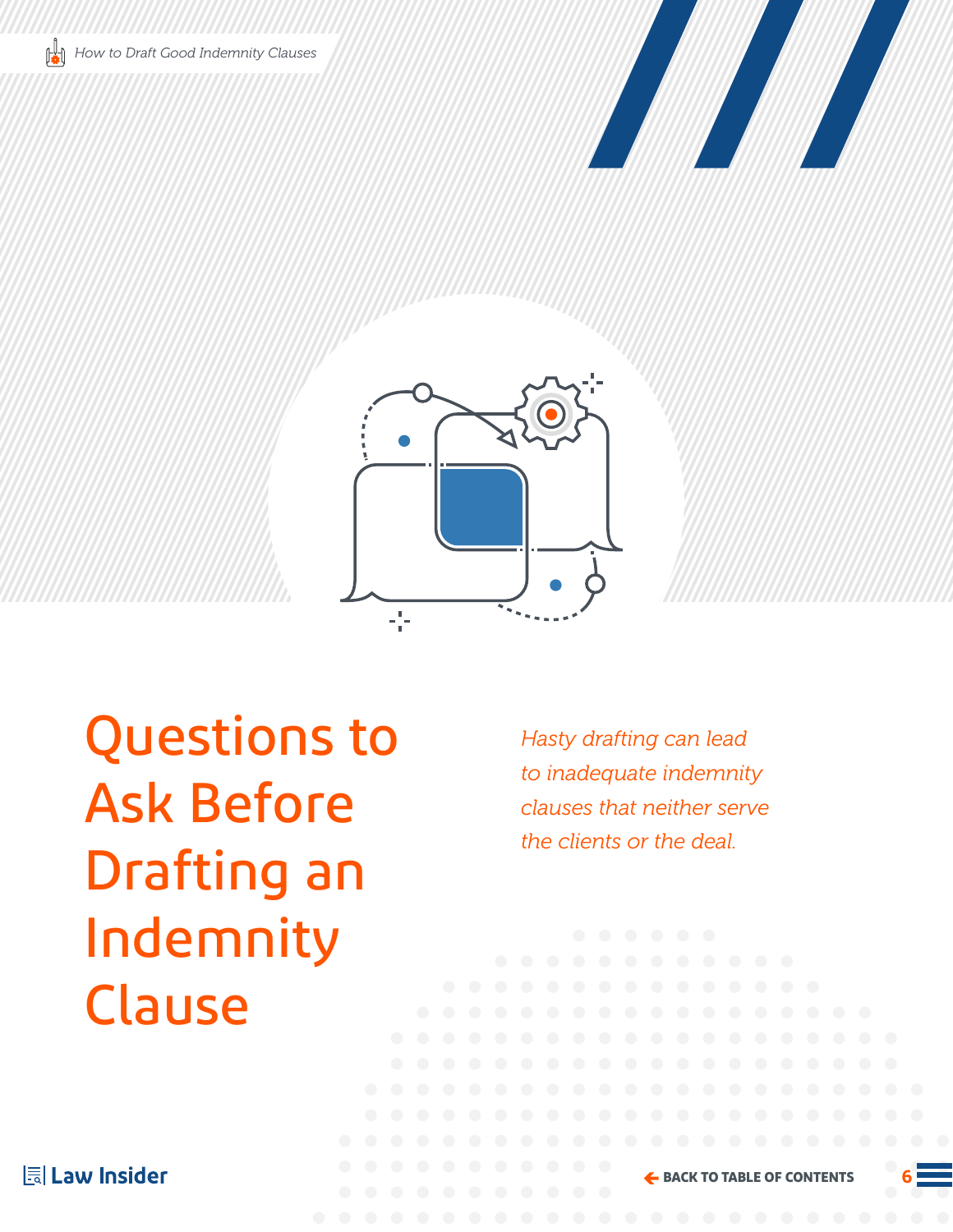

## **QUESTIONS TO ASK BEFORE DRAFTING AN INDEMNITY CLAUSE ///**

Questions are a great way to reflect on the facts and help us draft substantive clauses. Reflect, then draft.

First, contemplate whether you need an indemnity clause. For instance, you may not need one if the indemnity provides less protection for a breach of contract than the standard legal protection under the law.

- $\odot$  What types of losses must be covered by this agreement given the commercial relationship?
- $\Theta$  Which party should be held responsible for each type of loss?
- $\Theta$  How much will the indemnifying party pay in compensation for losses?
- $\odot$  What specific events or actions will trigger indemnification under this agreement?
- $\Theta$  How long should this indemnity clause survive?

 $\bullet$ 

 $\boldsymbol{H}$ 

*TIP*

A SMALL BUSINESS COULD FEAR NEGOTIATION WITH A BIGGER COMPANY THAT QUESTIONS THEIR COMPETENCE FOR REQUESTING INSURANCE COVERAGE. APPROACH THIS WITH CAUTION. WHEN CONTRACTING, CONDUCT A RISK ASSESSMENT AND CONSIDER YOUR LIMITATIONS.

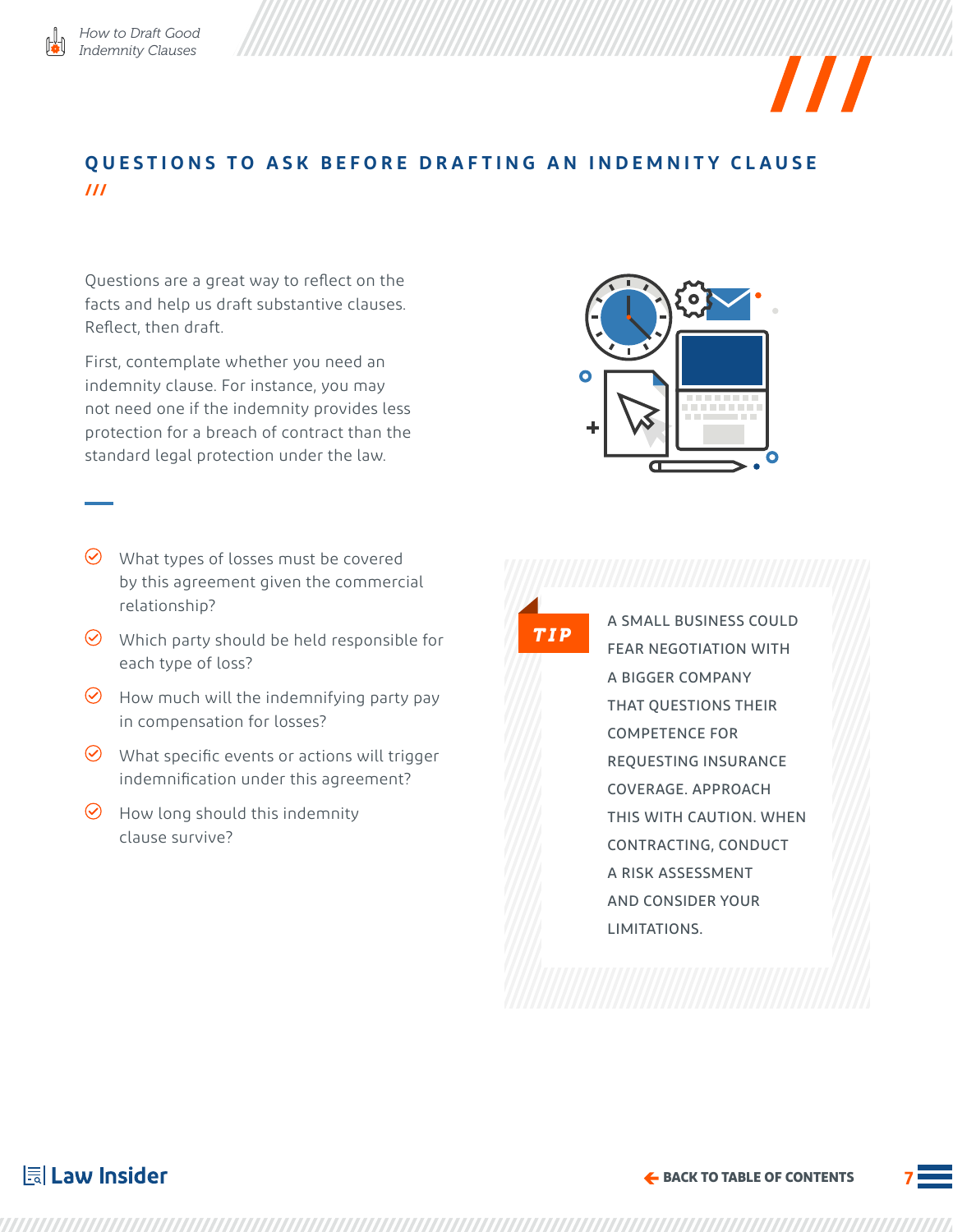<span id="page-7-0"></span>





 $\bigcirc$ 

 $\bigcirc$ 

 $\bigcirc$ 

 $\bigcirc$ 

## Drafting Considerations

 $\bigcirc$ 

 $\bigcirc$ 

 $\bigcirc$ 

 $\bigcirc$ 

 $\bigcirc$ 

 $\bigcirc$ 

 $\bigcirc$ 

 $\bigcirc$ 

 $\bigcirc$ 

The fundamental elements of indemnity will help you write a clause that is useful to your client. Next you need to consider the practical side, building on those fundamentals.

 $\bigcirc$ 



 $\bigcirc$ 

 $\bigcirc$ 

 $\bigcirc$ 

 $\bigcirc$ 

 $\bigcirc$ 

 $\bigcirc$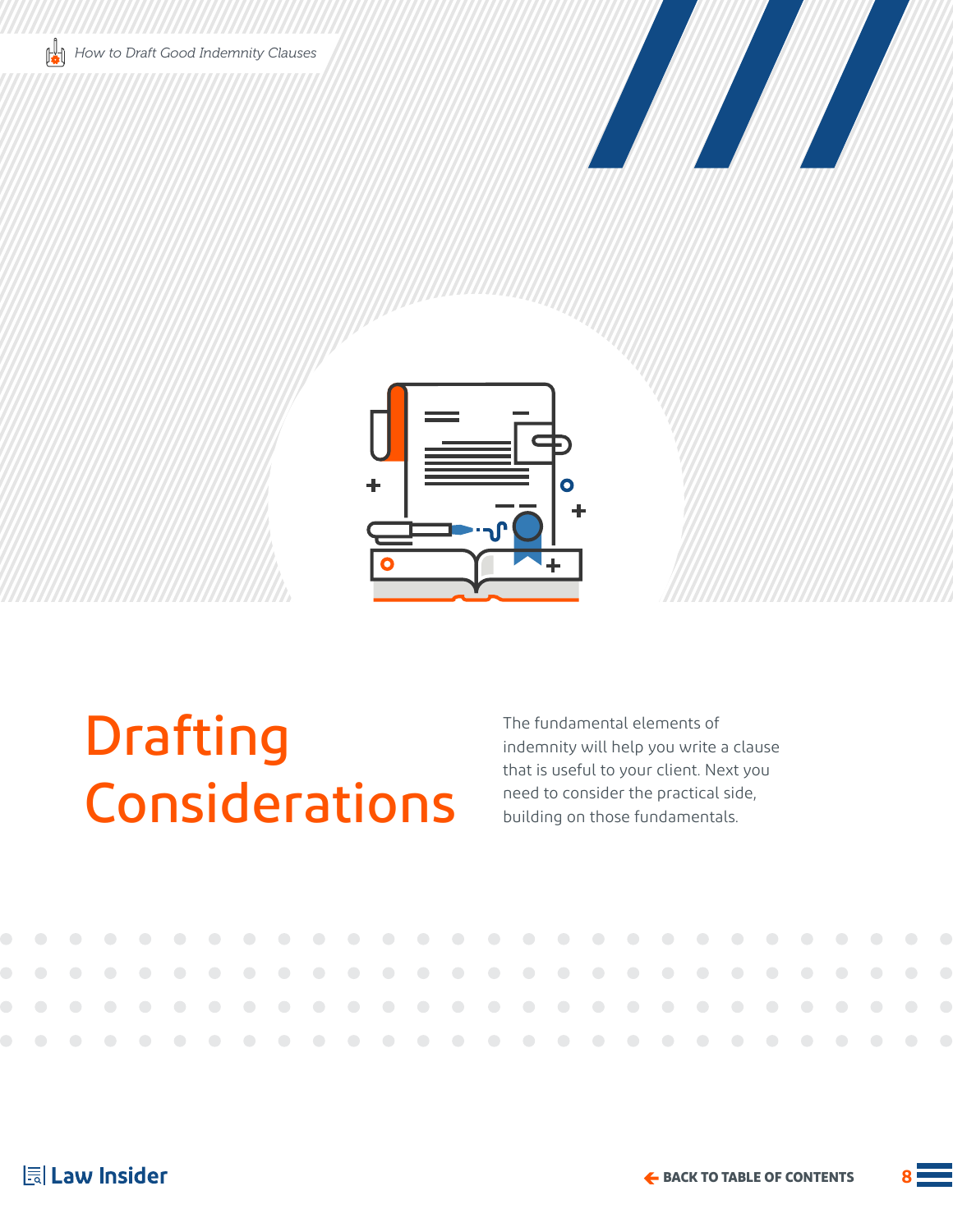



## **DRAFTING CONSIDERATIONS**

*Language Determines the Scope* **///**

## *No clause is wrong or right; it's all about context.*

Have transaction-specific language that conveys the intended meaning. For example, "The Vendor agrees to indemnify and hold harmless the Client and its employees from all liability arising from the services described in this Agreement." This drafting language limits the scope of indemnification and specifies when indemnity will kick in. This results in an amicable clause.



*Draft a highly relevant indemnity clause by conducting a risk appetite analysis, considering party obligations, and the commercial relationship*



 $\bullet$  .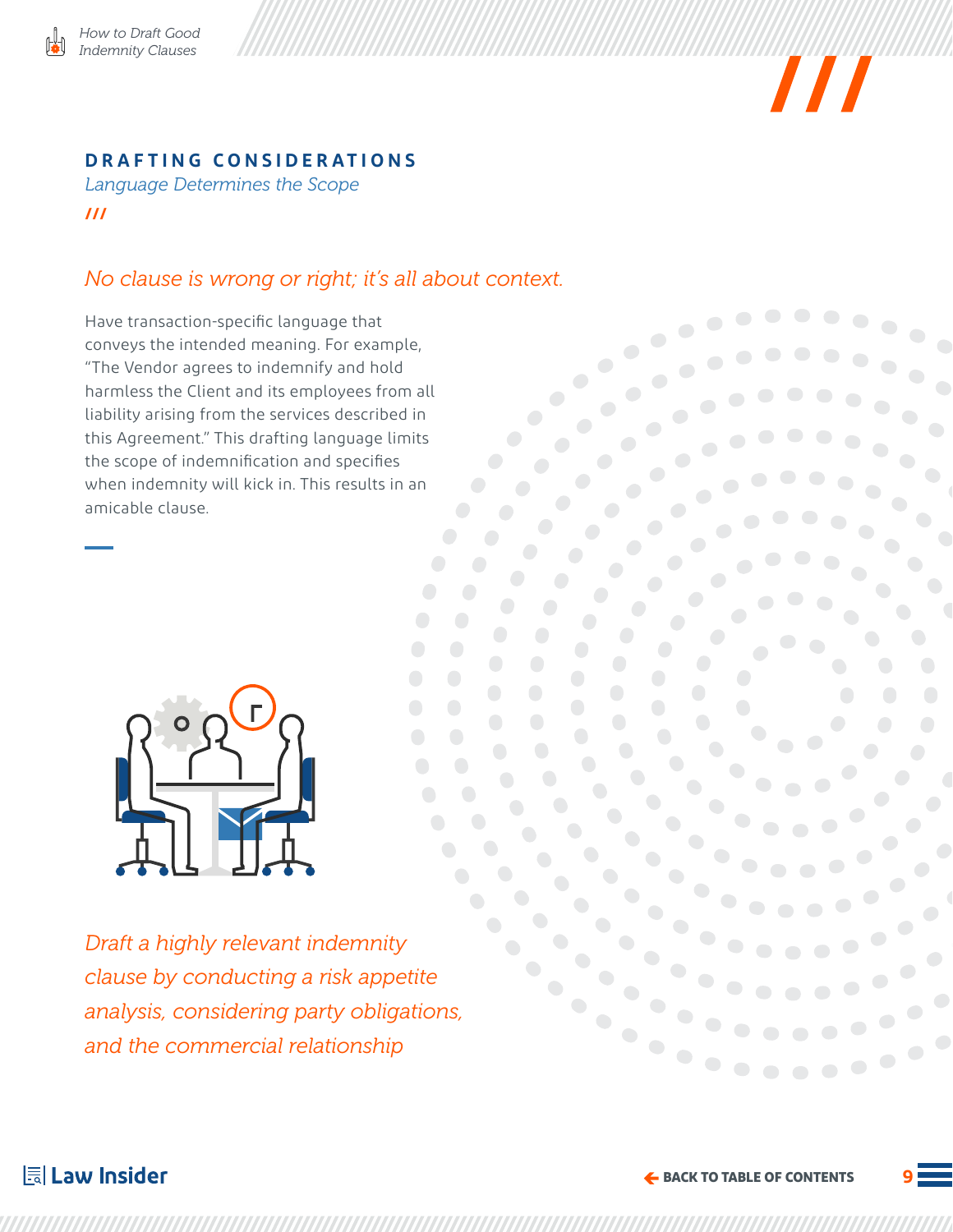



### **DRAFTING CONSIDERATIONS (CONTINUED)**

*Language Determines the Scope*

**///**

Different ways the scope of indemnity clauses can be altered:

### **Reduce the number of qualifiers**

A holistic clause covers all possibilities and leaves no risk of liability for the other party. The indemnity can be limited to specific events, a number of indemnitees, or an intended scope. Broad indemnity clauses are not a sure bet. When drafted, they frequently lead to ambiguous interpretations, which is a risk in and of itself.

### **Create mutual indemnities when possible**

Be aware of one-way provisions in contract templates. Certain contracts necessitate onesided indemnities. For example, when the onus of performance is on a Service Provider. Having a one-sided or mutual indemnity clause depends on the duties of a party in an agreement.



*TIP*

INSTEAD OF HAVING STRICT MUTUAL OR STRICT ONE-SIDED INDEMNITIES, USE LANGUAGE THAT COMBINES THE TWO. FOR EXAMPLE, YOU COULD REQUIRE ONE PARTY TO PAY FOR CERTAIN LOSSES AND DAMAGES WHILE ALSO TRANSFERRING SOME OTHER TYPE OF LIABILITY TO THE COUNTERPARTY.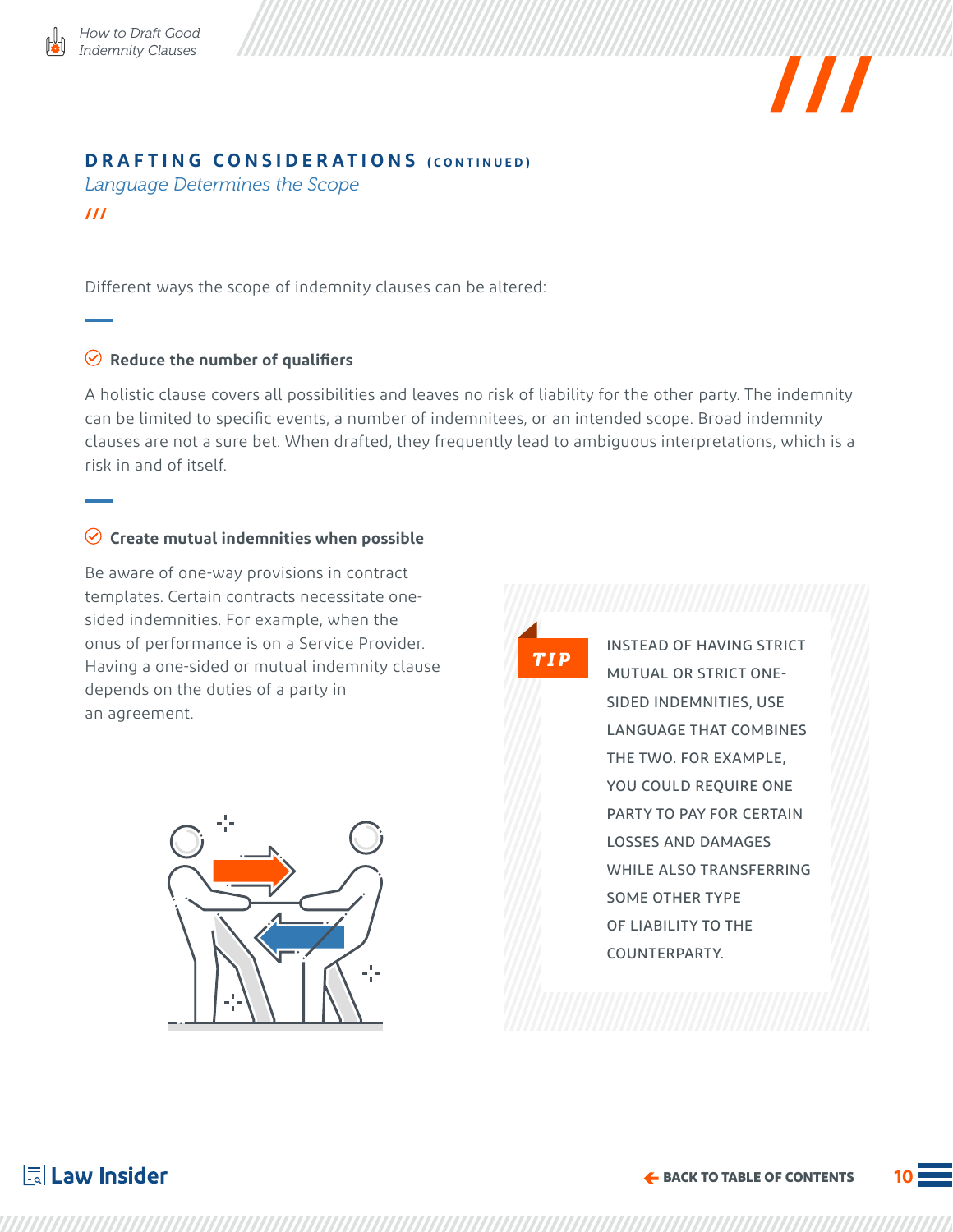



### **DRAFTING CONSIDERATIONS (CONTINUED)**

*Language Determines the Scope*

**///**



Decide if the liability is limited or unlimited. Consider this: "We shall not be liable towards the Indemnified Party for any Claims that are notified on or after 4 years of the Indemnity Termination Date." A tailor-made survival clause is an excellent way to protect the indemnifier.

## **Create Monetary Limitations**

Consider the nature and extent of potential damage when establishing monetary caps. Will a third party be liable for damages, and if so, how much? What are the different risks, and how serious are they? Are these risks quantifiable?

Here is a good example of a monetary limitation, though you should consider it against the context of your situation: "The Vendor has no liability for any claim unless the damages exceed \$30,000."



|  |  |  |  |  |  | . |  |
|--|--|--|--|--|--|---|--|
|  |  |  |  |  |  | . |  |
|  |  |  |  |  |  | . |  |
|  |  |  |  |  |  | . |  |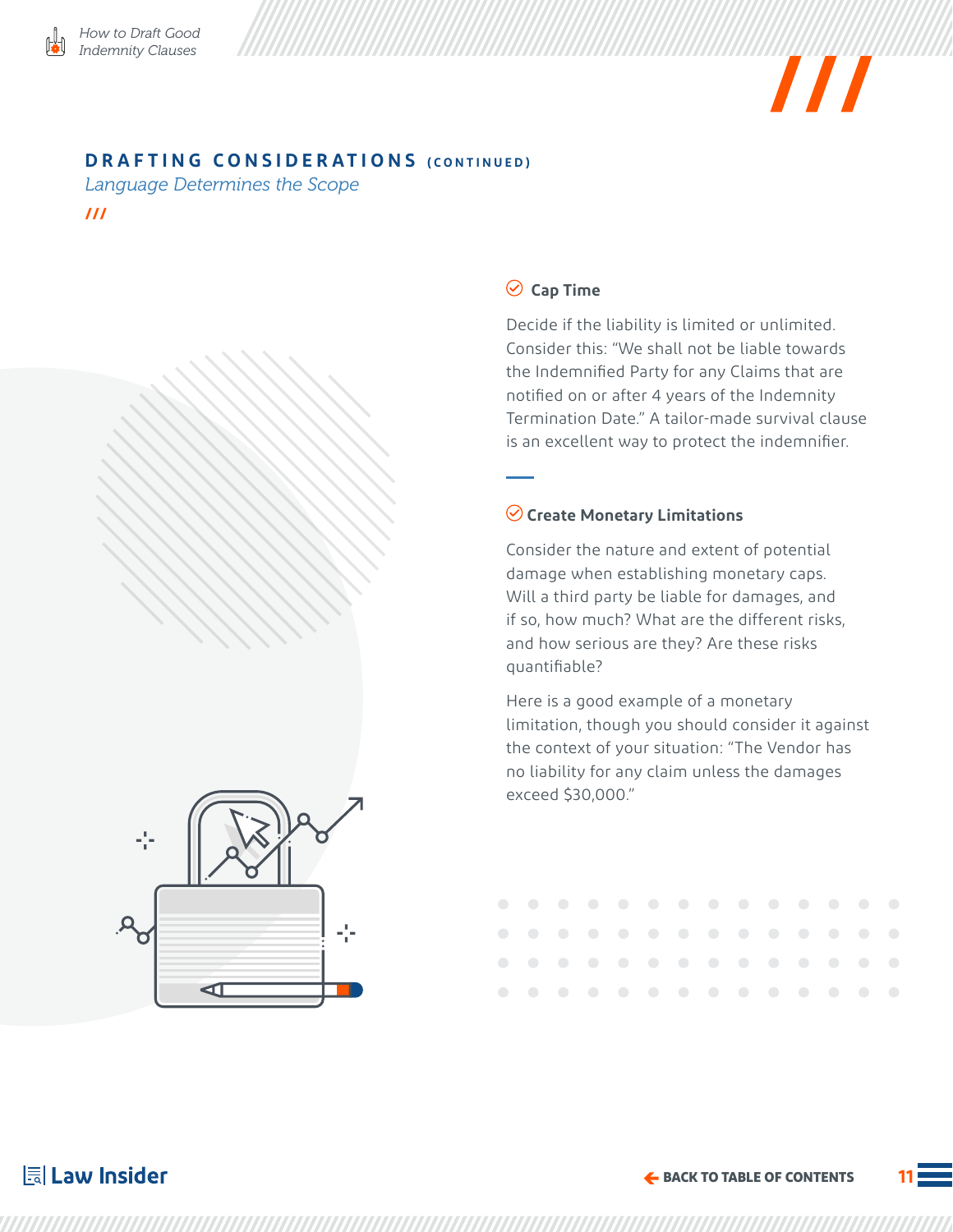

### **DRAFTING CONSIDERATIONS (CONTINUED)**

*Be Aware of the Side You're Representing* **///**

Pay attention to the priorities and liabilities of the party you're representing. This will help determine whether you should draft a onesided or a mutual indemnity for your client.

### *Familiarize, then draft.*

When you use "hold harmless", the indemnity kicks in as soon as the indemnified party suffers a loss and the time period begins. "Make good" or "compensate" means indemnity becomes effective on the day when the indemnifying party is notified about the damage or loss. Examine party expectations regarding the time period to use apt language when drafting your clause.

#### **Consider these questions:**

- $\Theta$  In this commercial relationship, which party will most likely be held liable?
- $\Theta$  How much liability is transferred to the indemnifying party, and are they capable of handling it?
- $\Theta$  Have you explored methods to limit or support their liability (e.g. insurance assistance)?

Reflect on these questions to appreciate your side of the contract.



 $\boldsymbol{H}$ 

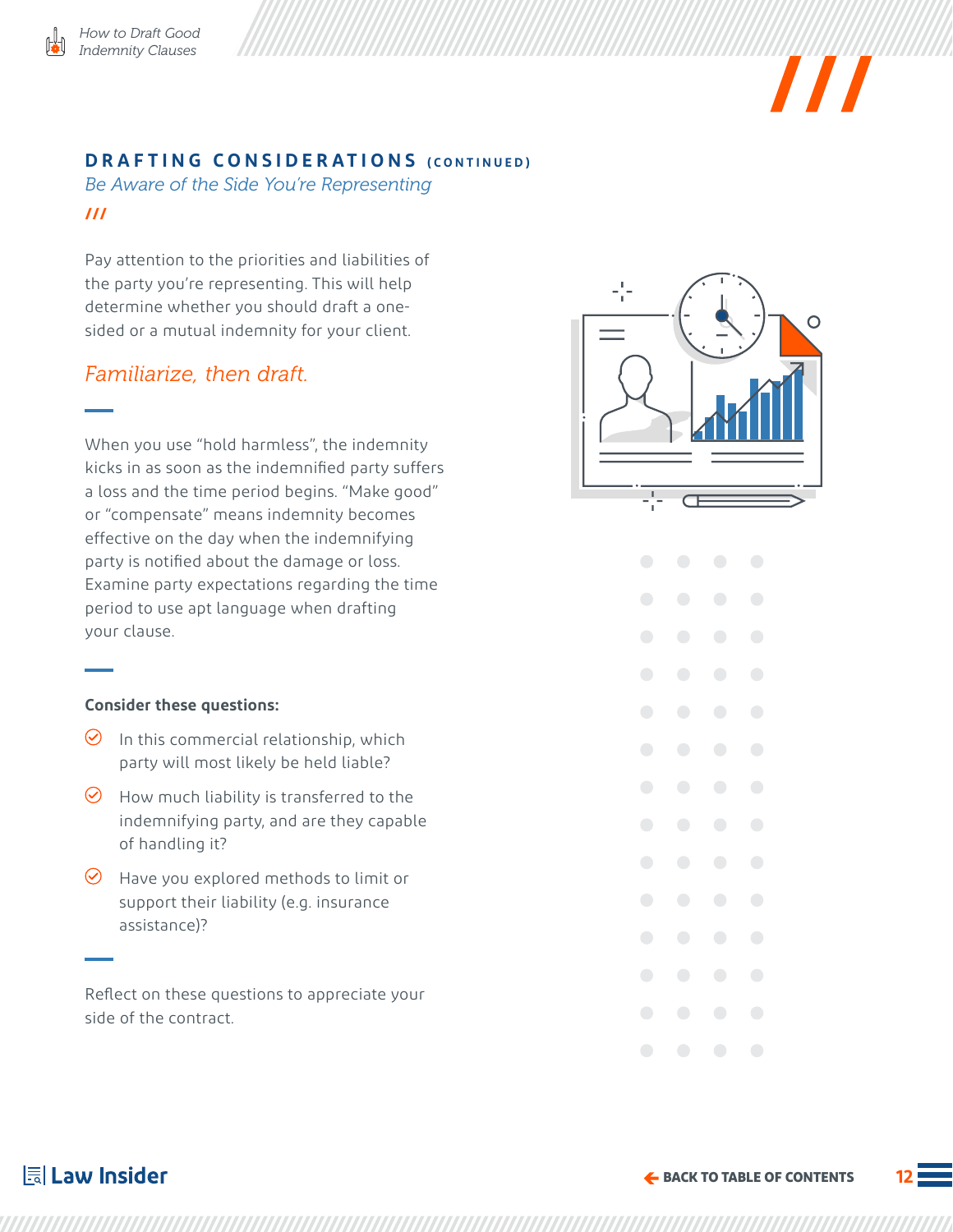

*TIP*



### **DRAFTING CONSIDERATIONS (CONTINUED)**

*Be Aware of the Side You're Representing*

**///**

- MAKE EFFORTS TO MITIGATE LOSSES AS THE INDEMNIFIED PARTY. USE LANGUAGE SUCH AS "BEST EFFORTS" OR "STANDARD OF CARE". THE INDEMNIFIER SHOULD RECOMMEND SUCH A PROVISION.
- MAKE SURE TO INCLUDE TAX PAYMENTS AS A PART OF THE INDEMNITY AMOUNT.
- BE THOUGHTFUL ABOUT THE LANGUAGE YOU USE SINCE INDEMNITY CLAUSES ARE HEAVILY NEGOTIATED. ADOPT LANGUAGE THAT FAVORS GOOD LEGAL MECHANISMS LIKE ARBITRATION TO AVOID ENFORCEMENT CHALLENGES.
- UNDERSTAND PARTY OBLIGATIONS AS THEY DETERMINE THE TYPE, SCOPE, AND NATURE OF INDEMNITY CLAUSES.
- SEND AN IMMEDIATE NOTICE TO THE INDEMNIFIER IN CASE YOU USE THE "MAKE GOOD" LANGUAGE. INCLUDE THAT PAYMENT FOR INDEMNITY BECOMES DUE AS SOON AS THE NOTICE IS SENT AND THAT IT MUST BE MADE WITHIN A CERTAIN TIME FRAME.
- USE SEPARATE PROVISIONS FOR DIRECT AND INDIRECT LOSSES. ONE SPECIFIES AN INDEMNITY ARISING FROM A PARTY'S DEFAULT, WHILE THE OTHER ADDRESSES THIRD-PARTY CLAIMS.

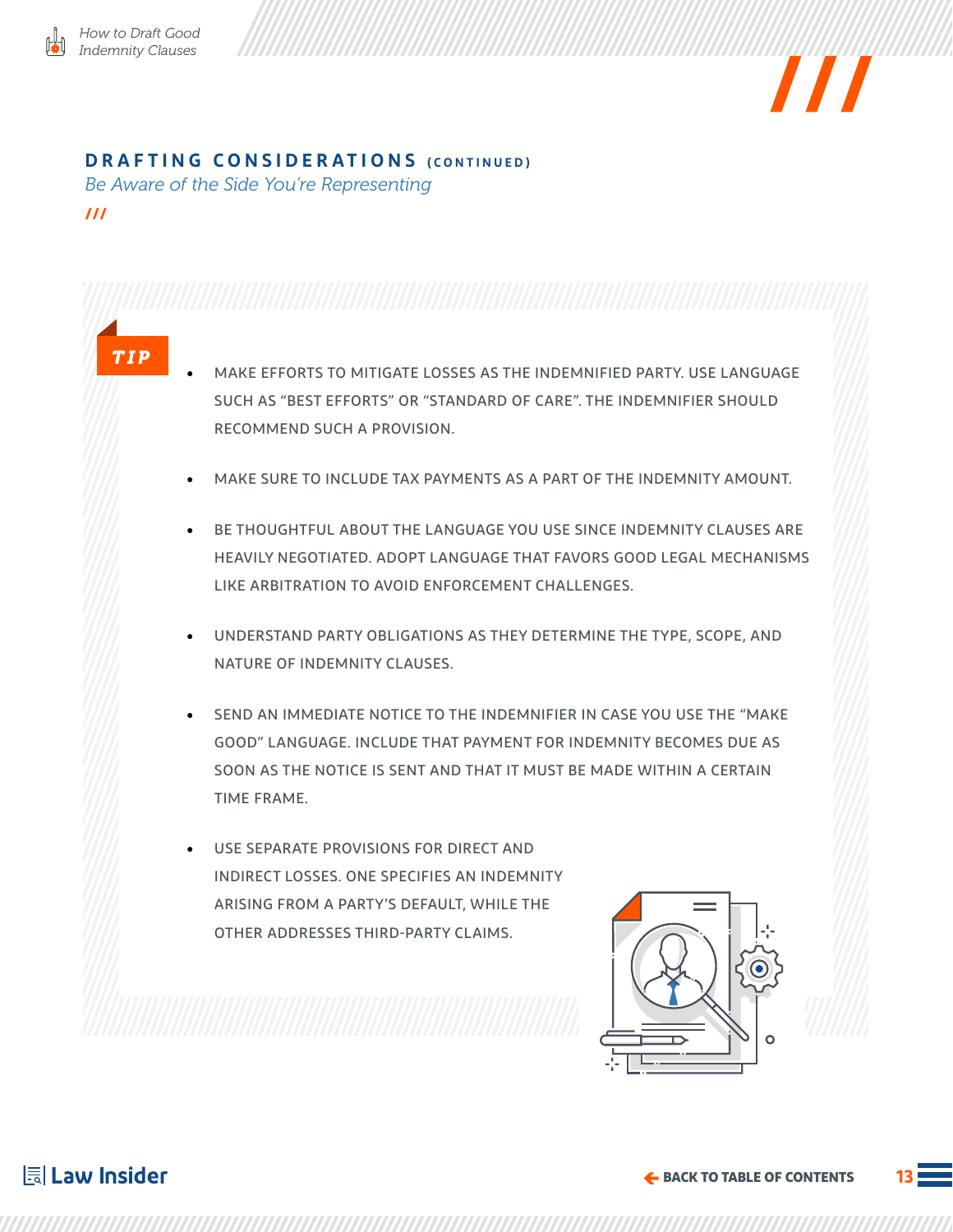<span id="page-13-0"></span>





Define with Clarity

*While it's crucial to state what indemnity is, it's just as important to define what indemnity isn't. This will bring clarity that is often missed.*

**| Law Insider** 

**[BACK TO TABLE OF CONTENTS](#page-2-0)**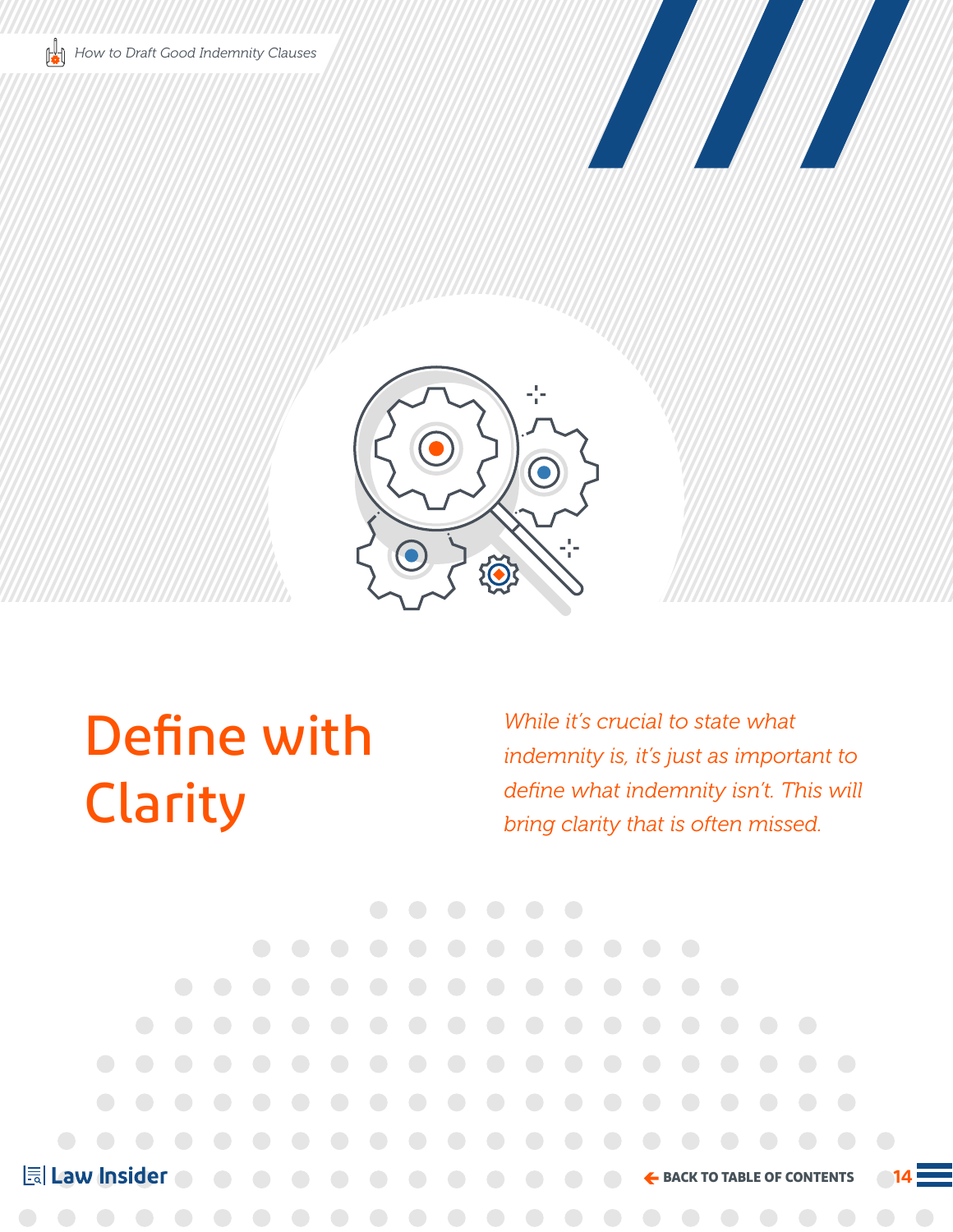



## **DEFINE WITH CLARITY**

**///**

When defining damages, specify what's included in the word damage. When can something be qualified as damage? What are the nature, types, and consequences of this damage? And what is the extent (in monetary terms) of damage covered by the definition?

Avoid sloppy language to prevent misinterpretation. Draft better by having a clear intention behind adding a specific phrase.

Checklist for clarity:

- $\odot$  Look through the document for basic grammar errors.
- $\odot$  Use short sentences. 20-25 words per sentence should be your guideline.
- $\Theta$  If you can express a phrase using one word, do it.
- $\odot$  Use active, not passive, voice.
- $\odot$  Don't use similar phrases many times just for impact. Use one phrase clearly.

*A personalized approach that takes extra effort is better than templated language that can be misconstrued.*

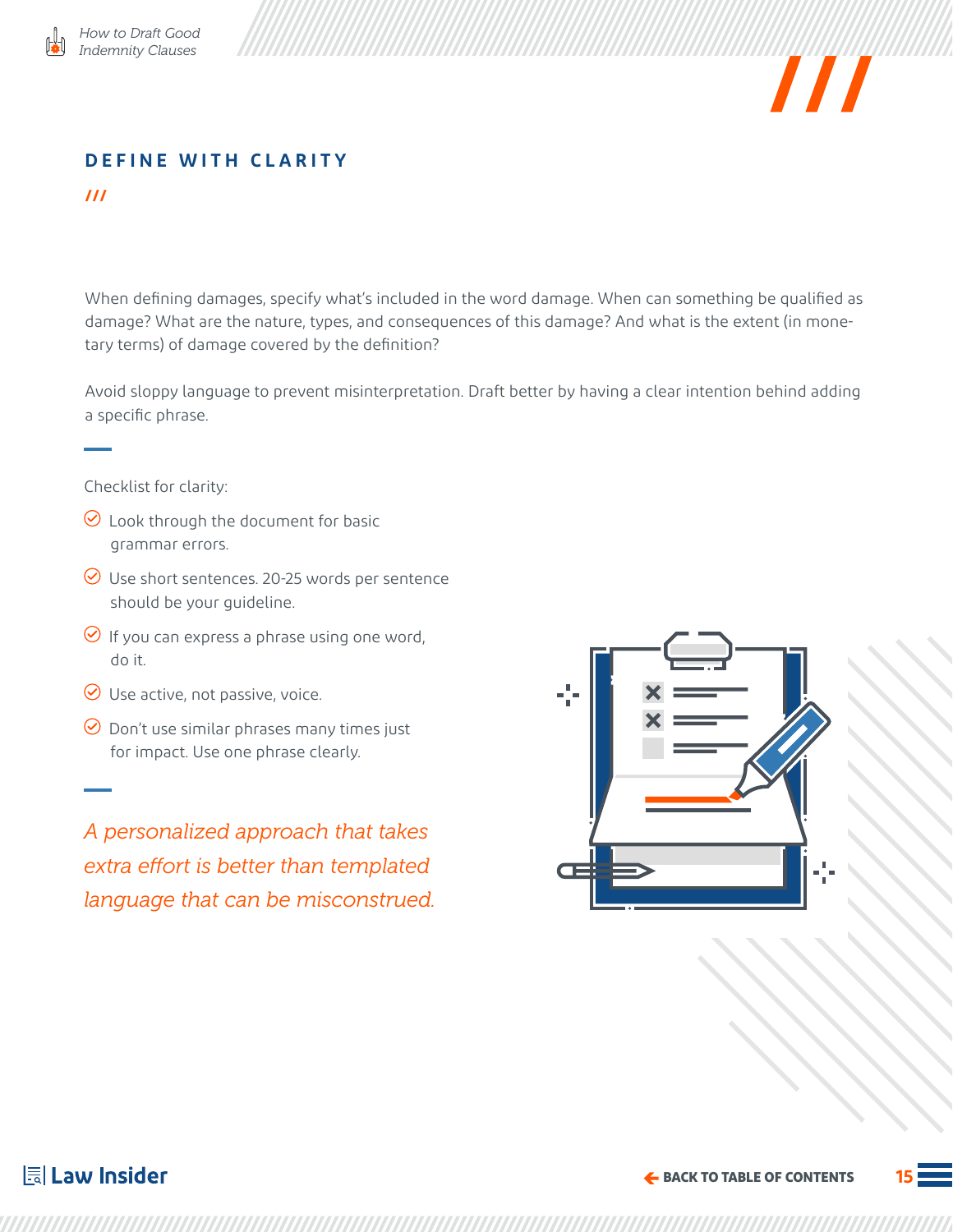<span id="page-15-0"></span>





## Exploring Functionality

 $\bigcirc$ 

 $\bigcirc$ 

 $\bigcirc$ 

Let's look at two examples of company indemnity clauses from YouTube and LinkedIn to read between the lines, figure out the drafter's intentions, and comment on whether this clause is a good fit.

| 틞 Law Insider |  |
|---------------|--|
|               |  |

 $\bigcirc$ 

 $\bigcirc$ 

 $\bigcirc$ 

 $\bigcirc$ 

 $\bigcirc$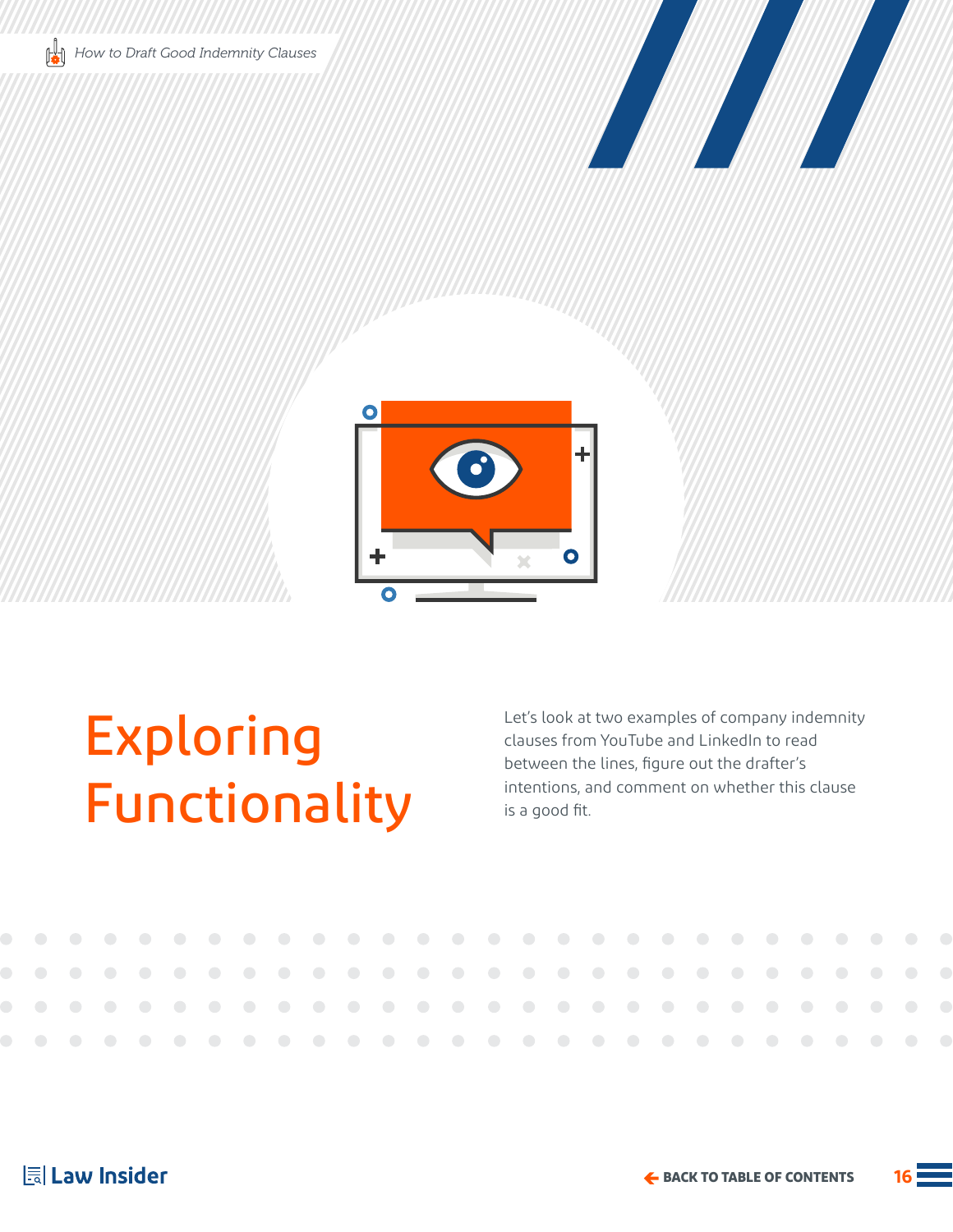

#### **EXPLORING FUNCTIONALITY** *YouTube*

**///**

#### **Indemnity**



To the extent permitted by applicable law, you agree to defend, indemnify and hold harmless YouTube, its Affiliates, officers, directors, employees, and agents, from and against any and all claims, damages, obligations, losses, liabilities, costs or debt, and expenses (including but not limited to attorney's fees) arising from: (i) your use of the Service; (ii) your violation of any term of these Terms of Service; (iii) your violation of any third party right, including without limitation any copyright, property, or privacy right; or (iv) any claim that your Content caused damage to a third party. This defense and indemnification obligation will survive this Agreement and your use of the Service.

#### **Breakdown:**

"To the extent permissible by law" means that they recognize there may be limitations on how indemnity is provided. It goes on to protect YouTube and all of its partners from all types of liabilities, making it a broad clause. It covers all legal costs and expenses apart from attorney fees. It also discusses how indemnity would kick in and covers many bases. It places the entire

burden of liability on the user and the creator using the app. Finally, it states that this obligation will survive the agreement, which is a good practice. There's no time limit or monetary cap in this clause, shifting complete liability on the users and creators. This clause could be drafted better if it included those things.

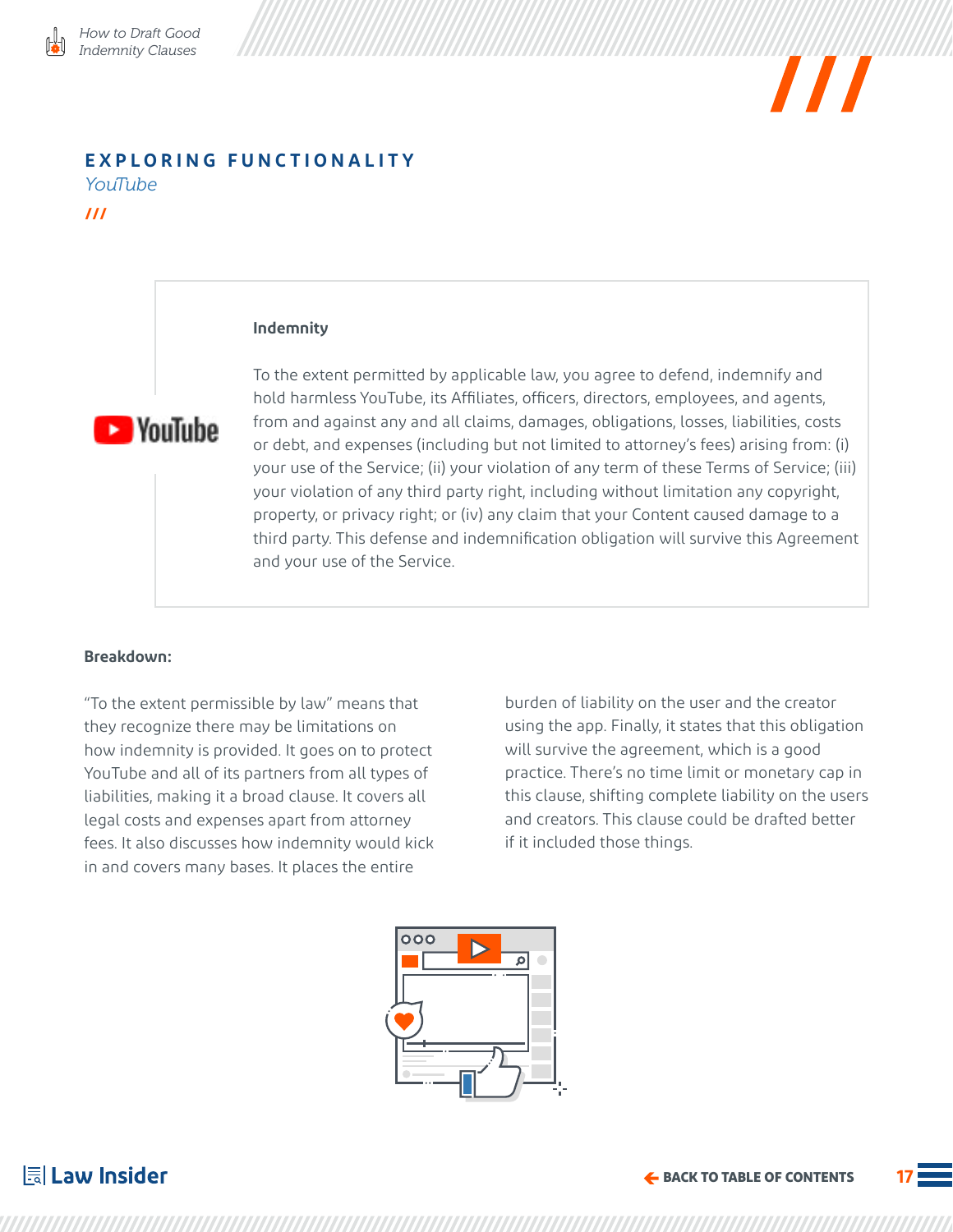## **EXPLORING FUNCTIONALITY**

*Linkedin*

**///**

#### **4.2 Exclusion of Liability**

These are the limits of legal liability we may have to you.



To the fullest extent permitted by law (and unless LinkedIn has entered into a separate written agreement that overrides this contract), LinkedIn, including its affiliates, will not be liable in connection with this contract for lost profits or lost business opportunities, reputation (e.g., offensive or defamatory statements), loss of data (e.g., downtime or loss, use of, or changes to, your information or content) or any indirect, incidental, consequential, special or punitive damages.

LinkedIn and its affiliates will not be liable to you in connection with this contract for any amount that exceeds (a) the total fees paid or payable by you to LinkedIn for the services during the term of this contract, if any, or (b) US \$1000.

#### **Breakdown:**

LinkedIn's indemnity clause has a condition that reserves the right to not be held liable if another contract comes into play. In the event of a dispute, this condition necessitates a more thorough examination. They also mention platform-specific conditions for which they will not be liable, which is a clear indication of excellent drafting. This clause is a good example of a monetary cap. It was drafted keeping in mind the rates at which LinkedIn offers its paid services, and a calculated liability they're willing to pay.

LinkedIn and YouTube are both social media companies, yet their indemnity terms are very distinct. This is proof that drafting clauses and contracts with client-specific language is a useful practice.



## **I Law Insider**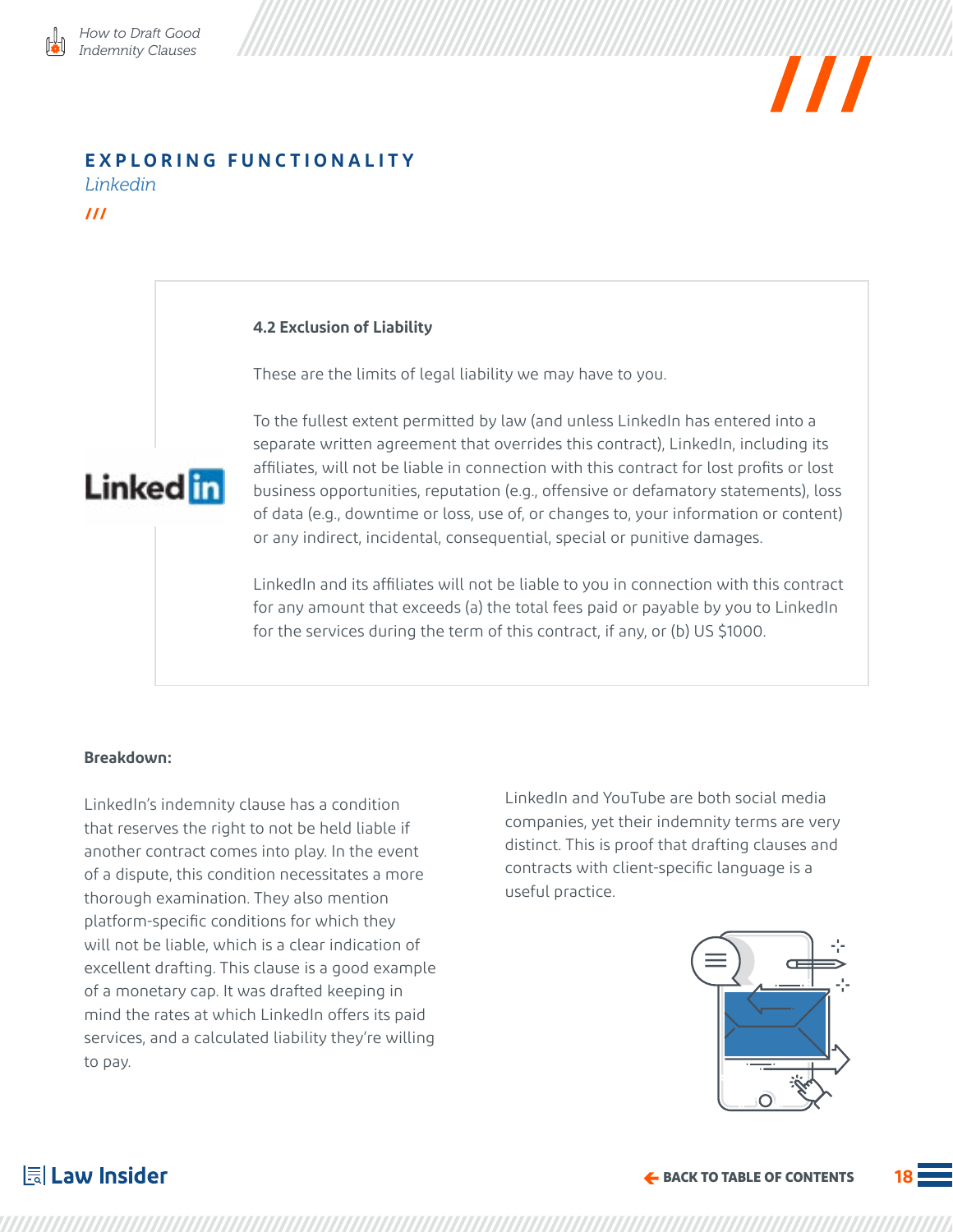<span id="page-18-0"></span>





## Key Takeaways

*Be Scope Conscious*

*"Make it happen" language*

*Careful Review*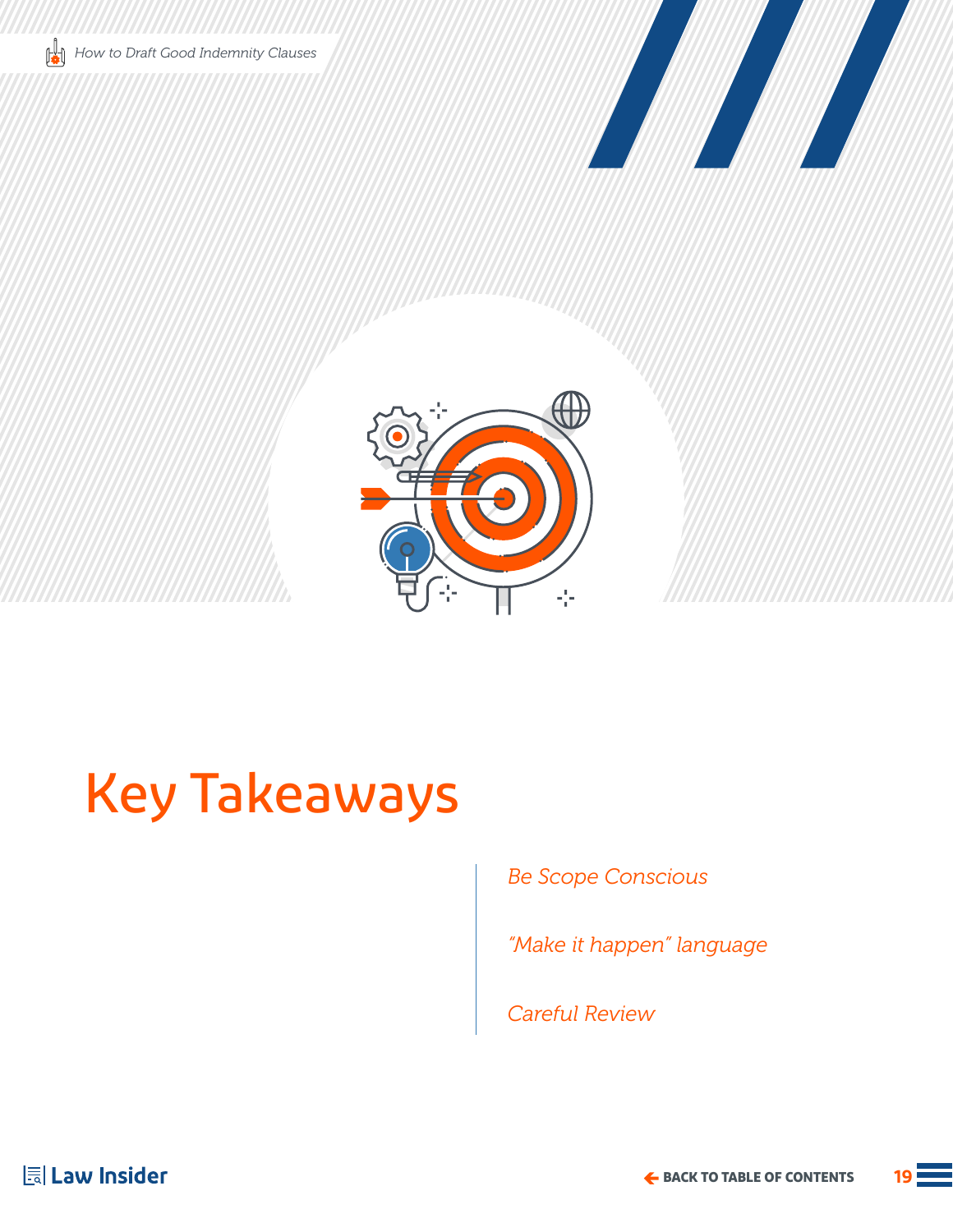



### **KEY TAKEAWAYS**

**///**



#### **"Make it happen" language**

Lawyers adore exhaustive language that covers all possible consequences. As important as it is to protect your client's interests, it's pointless unless the deal closes. Balancing out the two is vital.

*Draft a clause that adheres to party preferences and intends to avoid a dispute.* 

### **Careful Review**

A glance isn't a review. As an exercise, you can select a phrase from an indemnity clause you drafted, and comment why you included it (just for your reference). Being aware of your explanation will allow you to assess if it makes sense.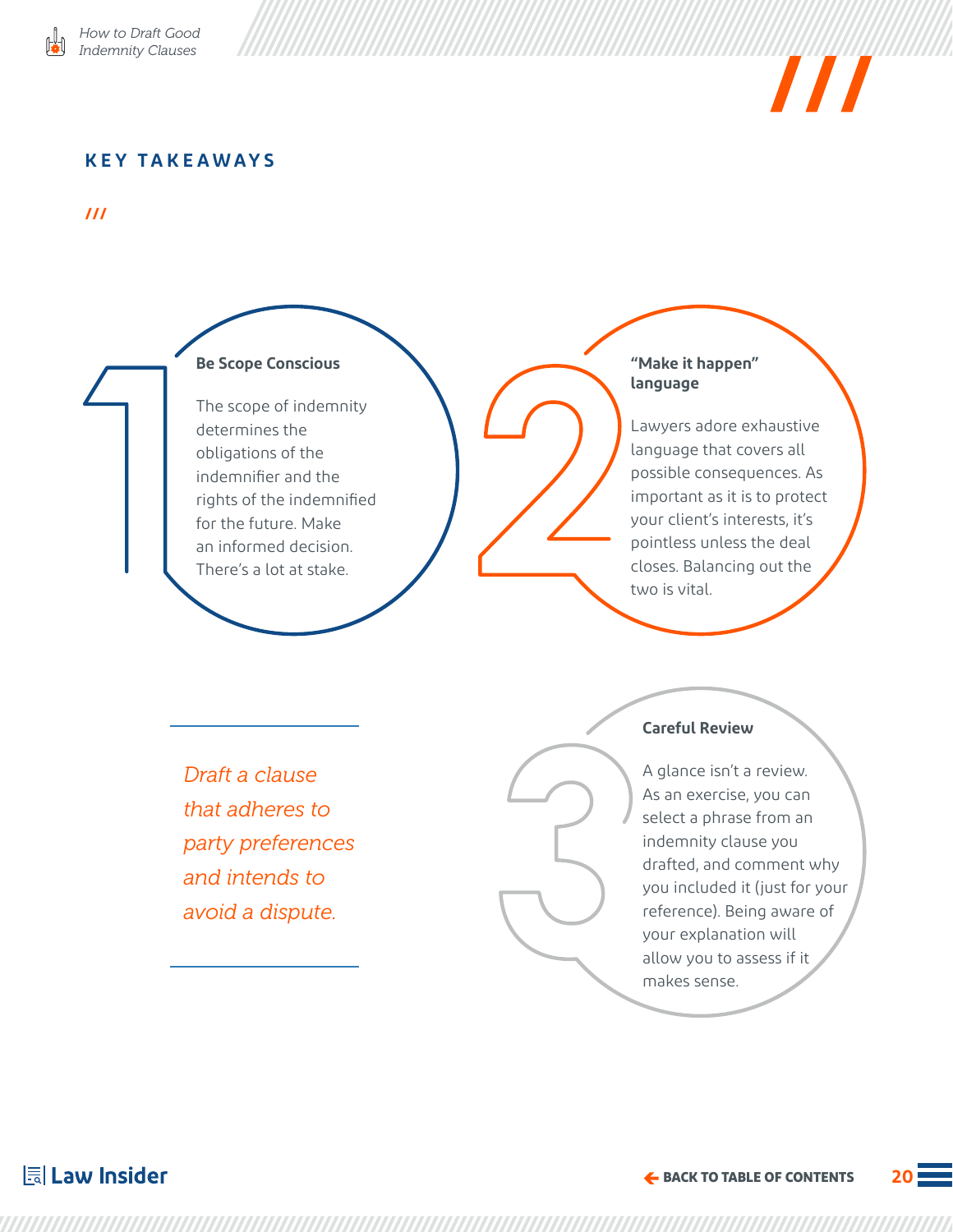<span id="page-20-0"></span>





## Final Thoughts

*Handle indemnities with extra caution!*

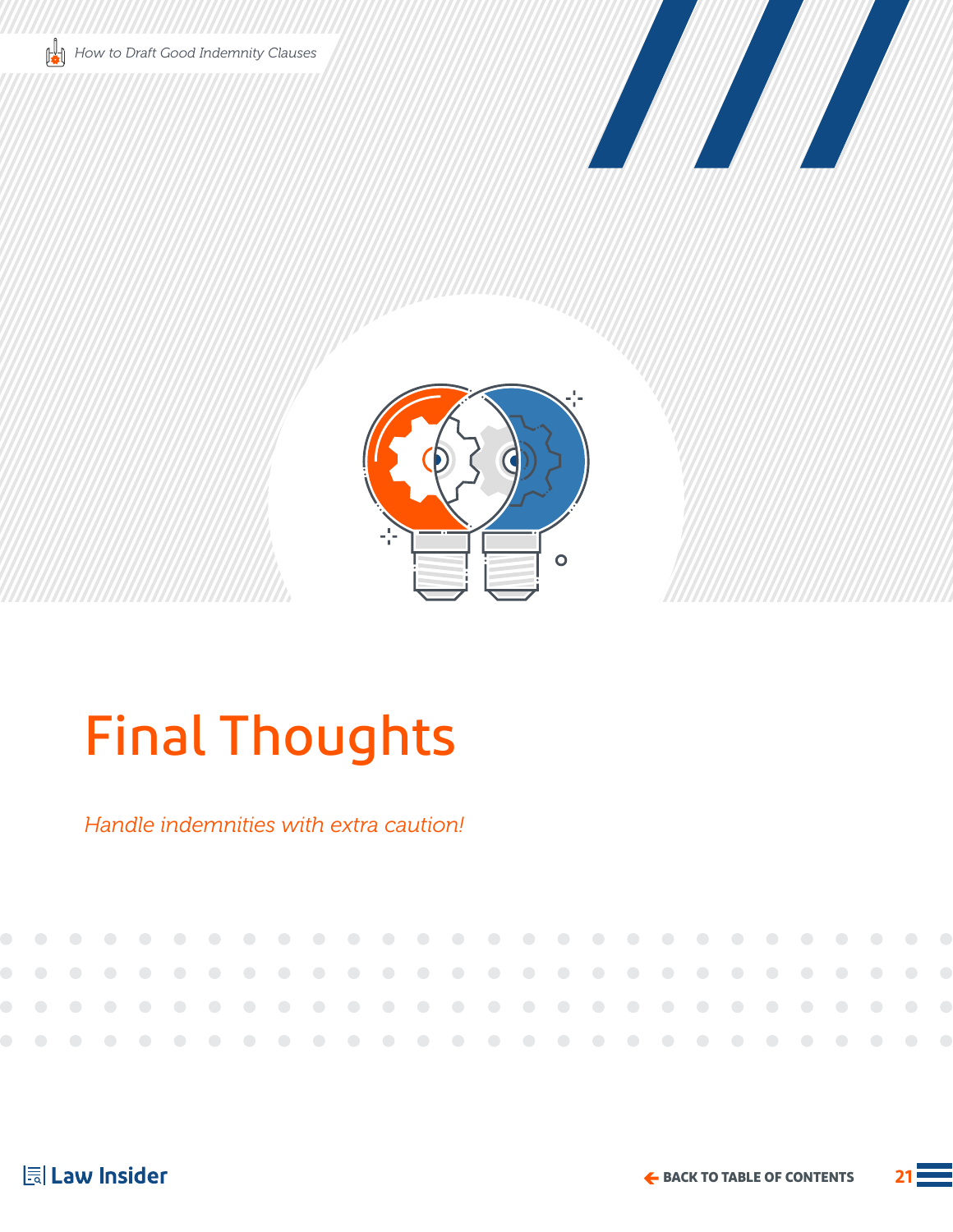

## $\boldsymbol{H}$

### **FINAL THOUGHTS**

#### **///**

To become an effective drafter, you must work in tandem with client requirements rather than what is generally included. Instead of customizing a completely different indemnity clause from a different contract, use the current contract to understand the type of indemnity clause to write up.

If you're a fan of using provisions from templates, then make intelligent context-based tweaks. If you don't, you're putting your client at risk. This mini-guide should help you draft better indemnity clauses.

## *ONE FINAL NOTE*

While incorporating the fundamental elements of an indemnity clause, keep the drafting considerations in mind to carve a path towards robust clauses that are risk-free, reliable, and relevant.